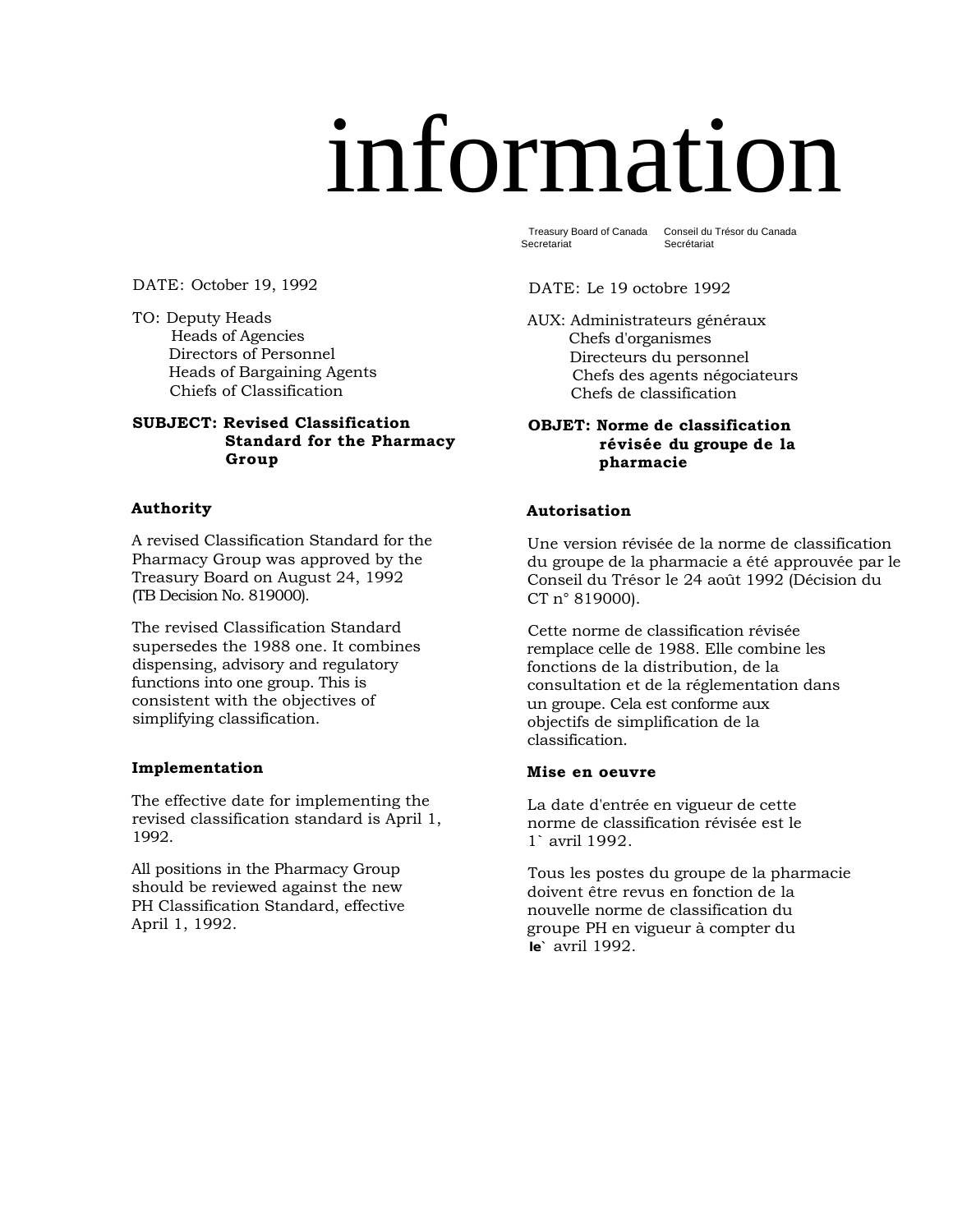# **Administration**

No formal reclassification action is possible until new rates of pay for the respective levels have been issued by the Staff Relations Division.

# **Availability**

Additional copies of the revised Classification Standard may be purchased from:

Canada Communication Group Printing Services 45 Sacré-Coeur Boulevard Hull, Quebec K1A OS7

# **Enquiries**

Peter Adamaitis Chief Policy Development Section PS 2000 Classification Simplification Task Force Treasury Board Secretariat 5th Floor, Narono Building 360 Laurier Avenue West Ottawa, Ontario K1A OR5

Telephone: 954-2061

# **Administration**

 Aucune mesure dé reclassification formelle ne peut être entreprise tant que les nouveaux taux de rémunération des différents niveaux n'auront pas été émis par la Division des relations de travail.

# **Disponibilité**

 On peut se procurer d'autres exemplaires de cette norme de classification révisée à l'adresse suivante:

Groupe Communication Canada Services d'imprimerie 45, boulevard Sacré-Coeur Hull (Québec) K1A OS7

# **Demandes de renseignements**

Peter Adamaitis Chef Section du développement des politiques Groupe de travail, Simplification de la classification, FP 2000 Secrétariat du Conseil du Trésor 5e étage, Edifice Narono 360, avenue Laurier ouest Ottawa (Ontario) KMA OR5

Téléphone: 954-2061

Le secrétaire adjoint, Division de la classification, de l'équité salariale, de l'info : tion et de la paye

> Lise Ouimet Assistant Secretary, Classification, Equal Pay, Information and Pay Division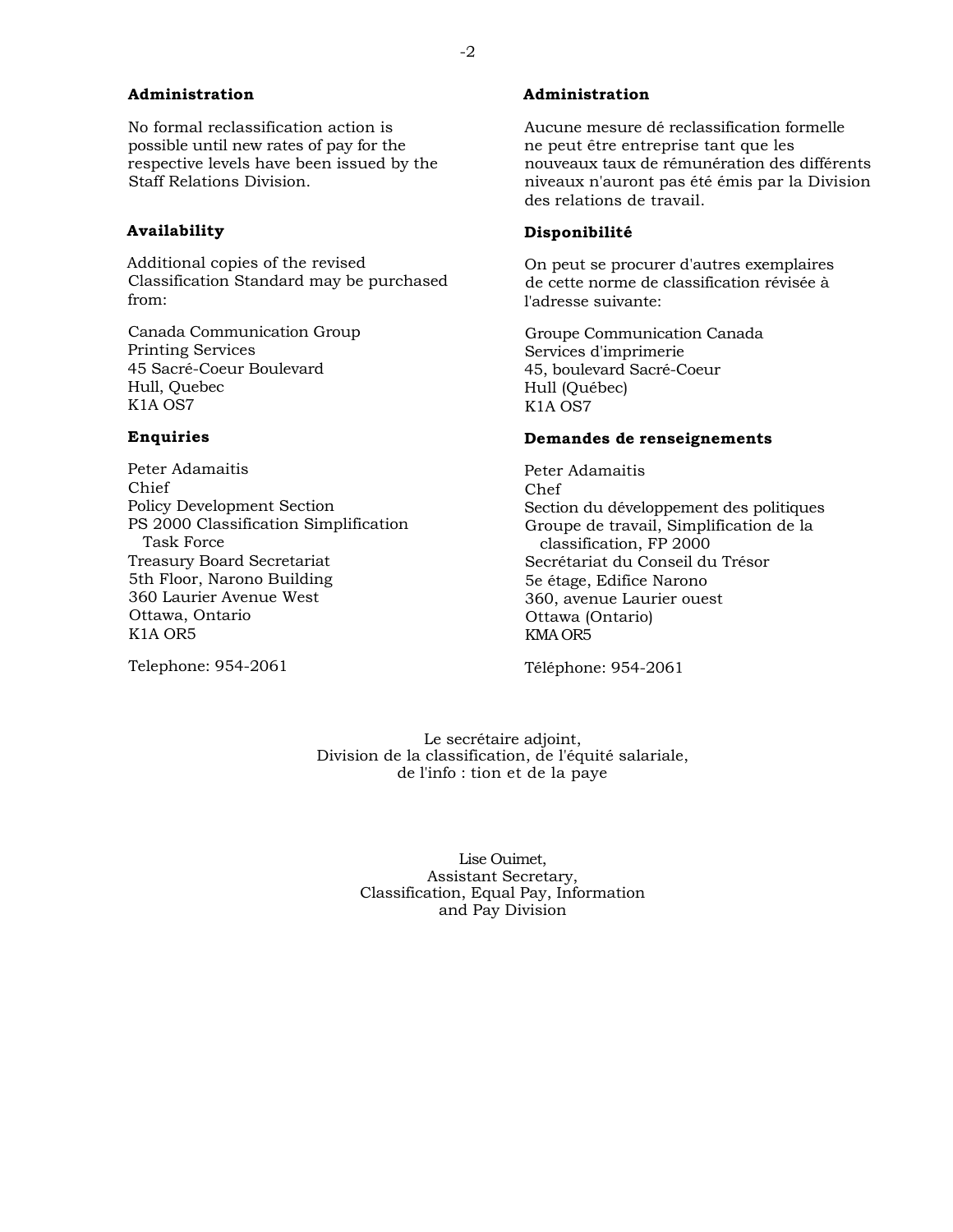# CLASSIFICATION STANDARD

# PHARMACY

Scientific and Professional Category

Issued by:

Classification, Equal Pay, Information and Pay Division Personnel Policy Branch 1992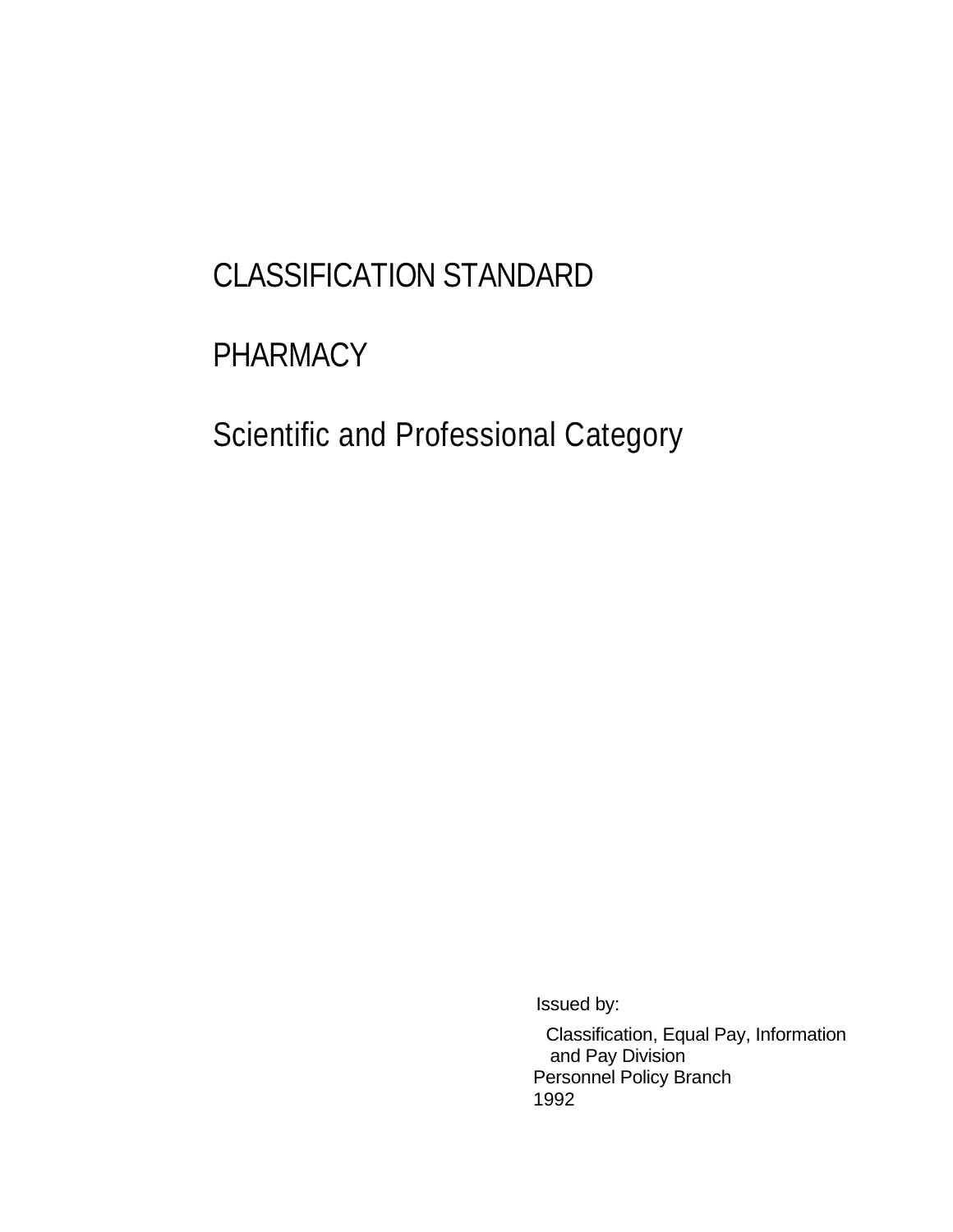°Minister of Supply and Services Canada 1992

Available in Canada through

your local booksellers

or by mail from

Canada Communication Group - Publishing Ottawa, Canada K1A OS9

> Catalogue No. BT41-1-221/1992 ISBN 0-660-57479-9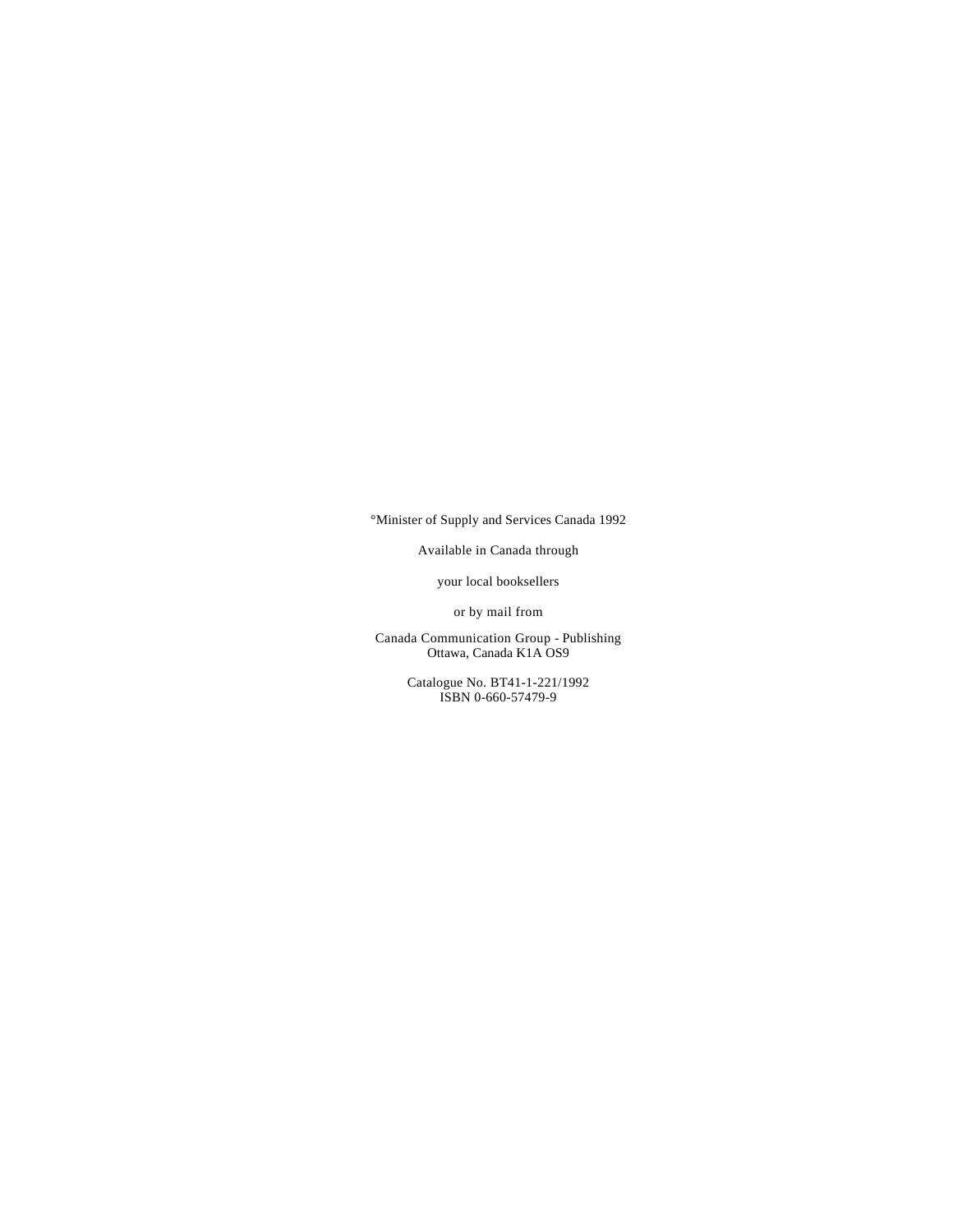# **CONTENTS**

|                                  | PAGE |
|----------------------------------|------|
| INTRODUCTION                     |      |
| CATEGORY DEFINITION              | 2    |
| GROUP DEFINITION                 | з    |
| LEVEL DESCRIPTIONS               | 4    |
| BENCH-MARK POSITION DESCRIPTIONS |      |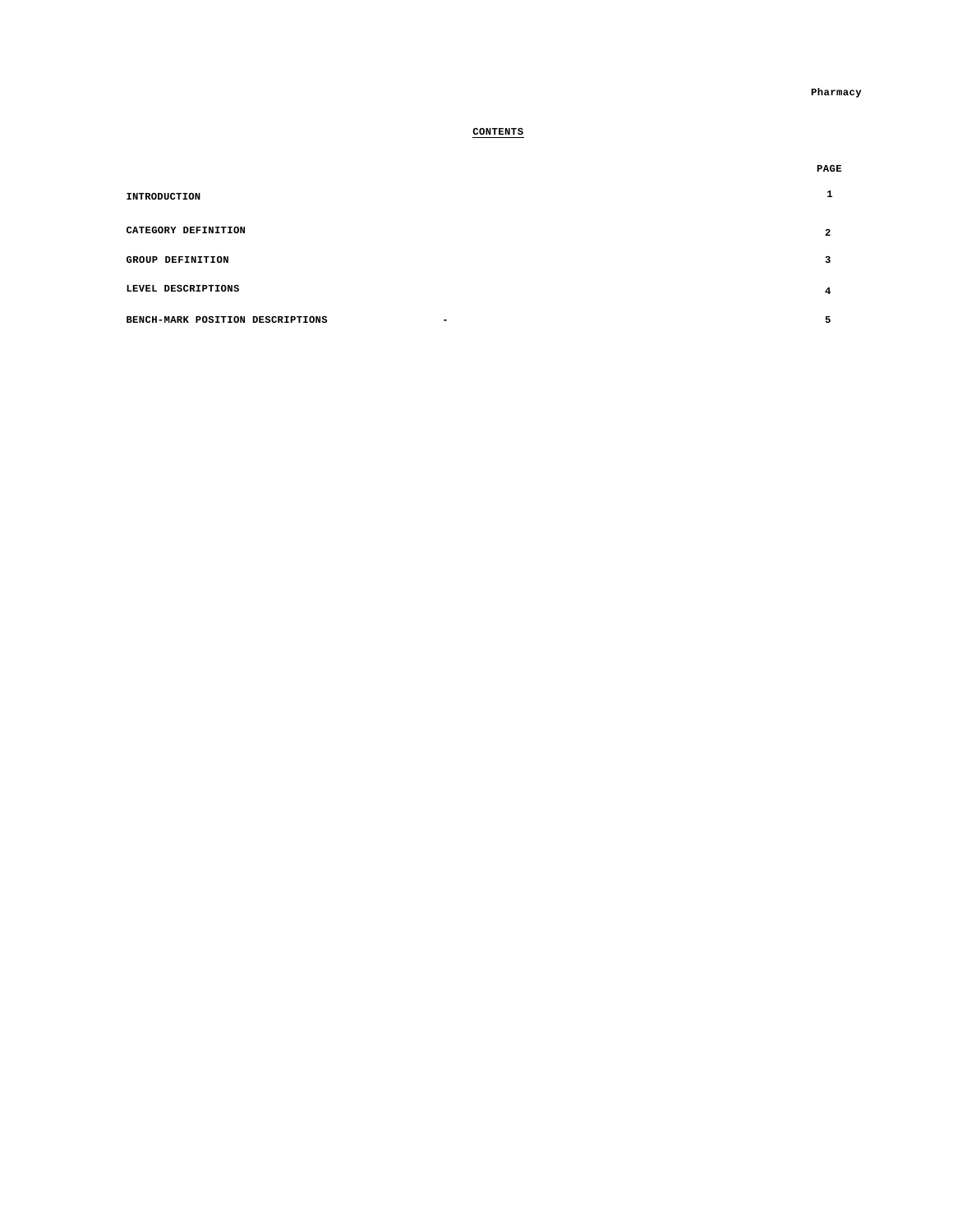### **INTRODUCTION**

**This standard describes the classification plan used to determine the relative difficulty of jobs allocated to the Pharmacy Group. It consists of an introduction, definitions of the Scientific and Professional Category and the Pharmacy Group, Level descriptions and bench-marks.** 

**The Level description method of job evaluation is to be used to classify jobs allocated to the Pharmacy group. Each of the three Levels in the classification plan is described in terms of the primary features used to assign jobs to a Level. Jobs are regarded as being of equal difficulty and are assigned to the same level when the duties and responsibilities best correspond, on the whole, with the description of that Level.** 

#### **Use of the Standard**

**These steps are to be followed in applying this classification standard:** 

- **1. The position description is studied to ensure understanding of the position as a whole. The relationship of the position being evaluated to positions above and below it in the organization is also studied.**
- **2 . The allocation of the position to the category, group and sub-group is confirmed by 'reference to the definitions and the descriptions of inclusions and exclusions.**
- **3. The position is tentatively assigned to a level by comparing the duties and responsibilities of the position with the Level descriptions. This level best corresponds on the whole with the duties and responsibilities of the position.**
- **4. The description of the position being evaluated is compared with the descriptions of the levels above and below the level selected, as a check on the validity of the level selected.**
- **5. The description of the position being evaluated is then compared with the bench-mark position descriptions illustrating the level tentatively selected. Comparisons are made with the bench-mark position descriptions illustrating the Levels above and below the level tentatively selected, as a check on the validity of the Level selected.**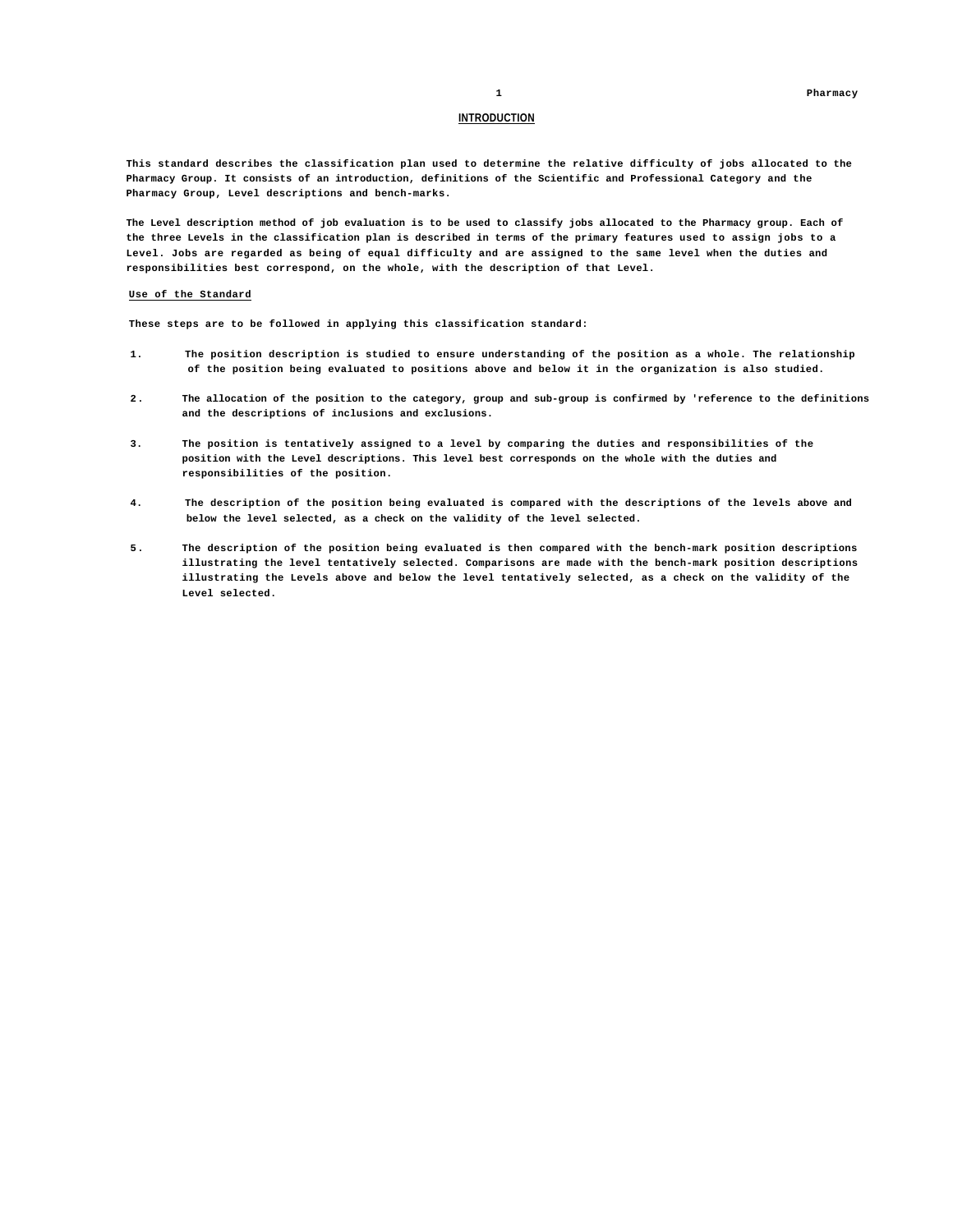**Pharmacy 2** 

### **CATEGORY DEFINITION**

Occupational categories were repealed by the Public Service Reform Act (PSRA), effective April 1, 1993. Therefore,<br>the occupational category definitions have been deleted from the classification standards.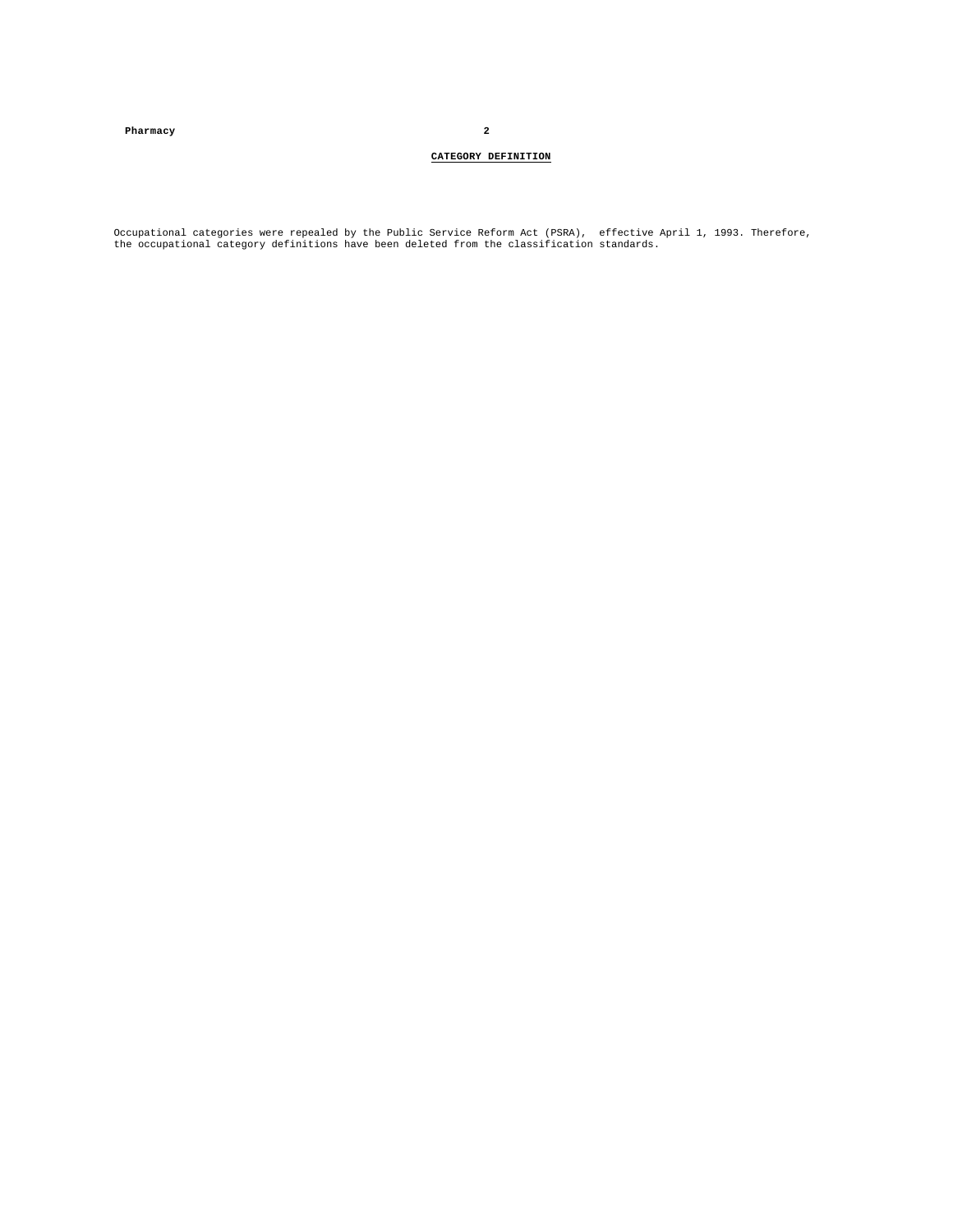### **GROUP DEFINITION**

For occupational group allocation, it is recommended that you use the Occupational Group Definition Maps, which provide the 1999 group definition and their corresponding inclusion and exclusion statements. The maps explicitly link the relevant parts of the overall 1999 occupational group definition to each classification standard.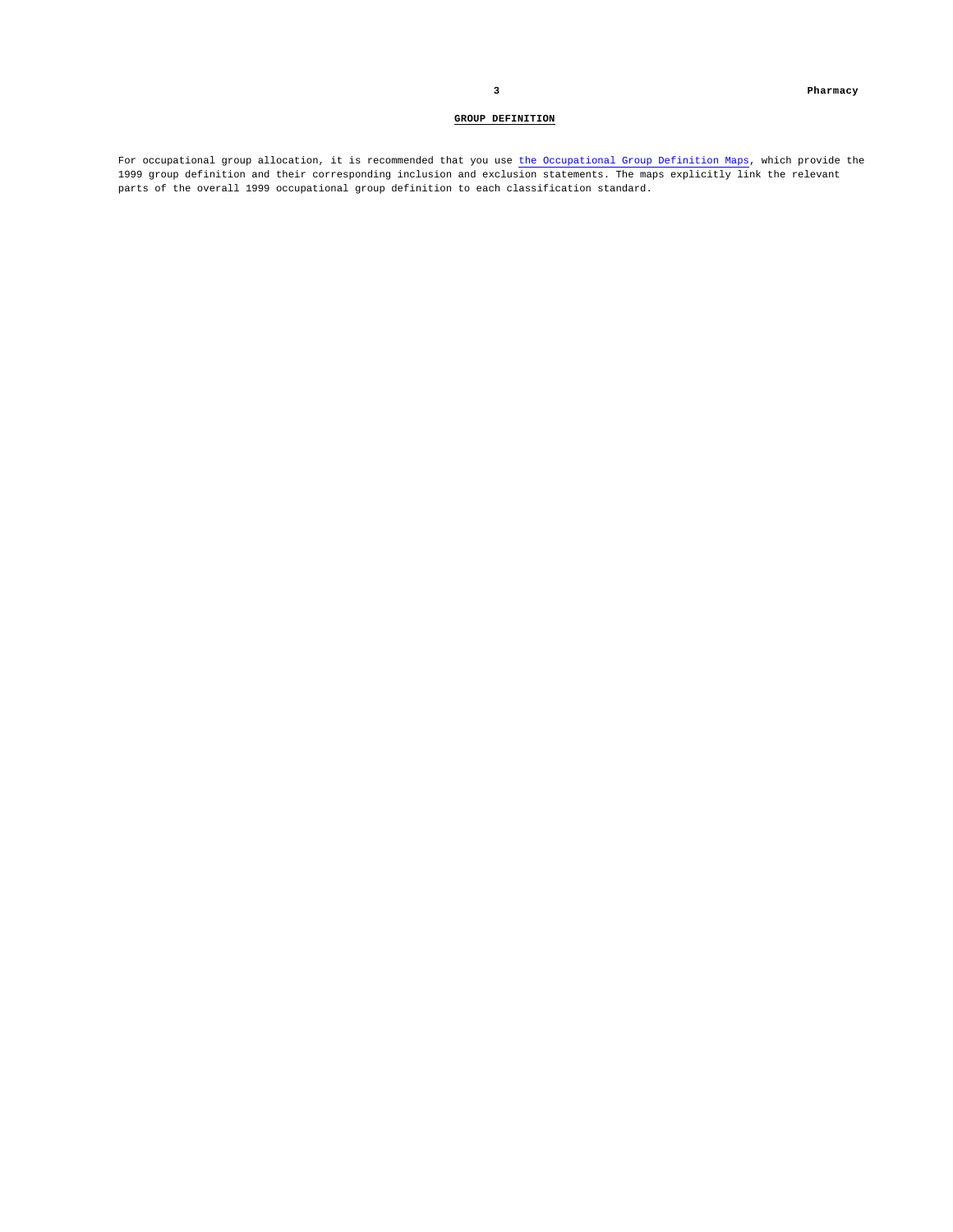### **Pharmacy 4**

# **LEVEL DESCRIPTIONS**

### **Level 1**

**This level includes positions which are professionally responsible for preparing and dispensing drugs and other medications, or auditing for the drug stocks and applicable records, and for providing information and advice. Work is normally performed under the general supervision of a more senior pharmacist. Work at this level normally does not include managerial responsibilities:** 

### **Level 2**

**This level includes positions which are responsible for the management of the dispensary of a small hospital (up to 500 beds) or other treatment facility, or the management of medical stores serving a group of treatment facilities, or the management of audit of drug stocks and applicable records. Positions at this level supervise staff performing this work, such as a supervising pharmacist serving under the pharmacist in charge of the dispensaries in those federal hospitals having a large number of active treatment beds or a large number of non-active and active treatment beds.** 

### **Level 3**

**This level includes positions which are responsible for the management of the dispensaries of those federal hospitals having a large number of active treatment beds or a large number of non-active and active treatment beds. It also includes positions which direct and control, through a staff of (a) subordinate supervisor(s), a program for the auditing of drug stocks and applicable records.**